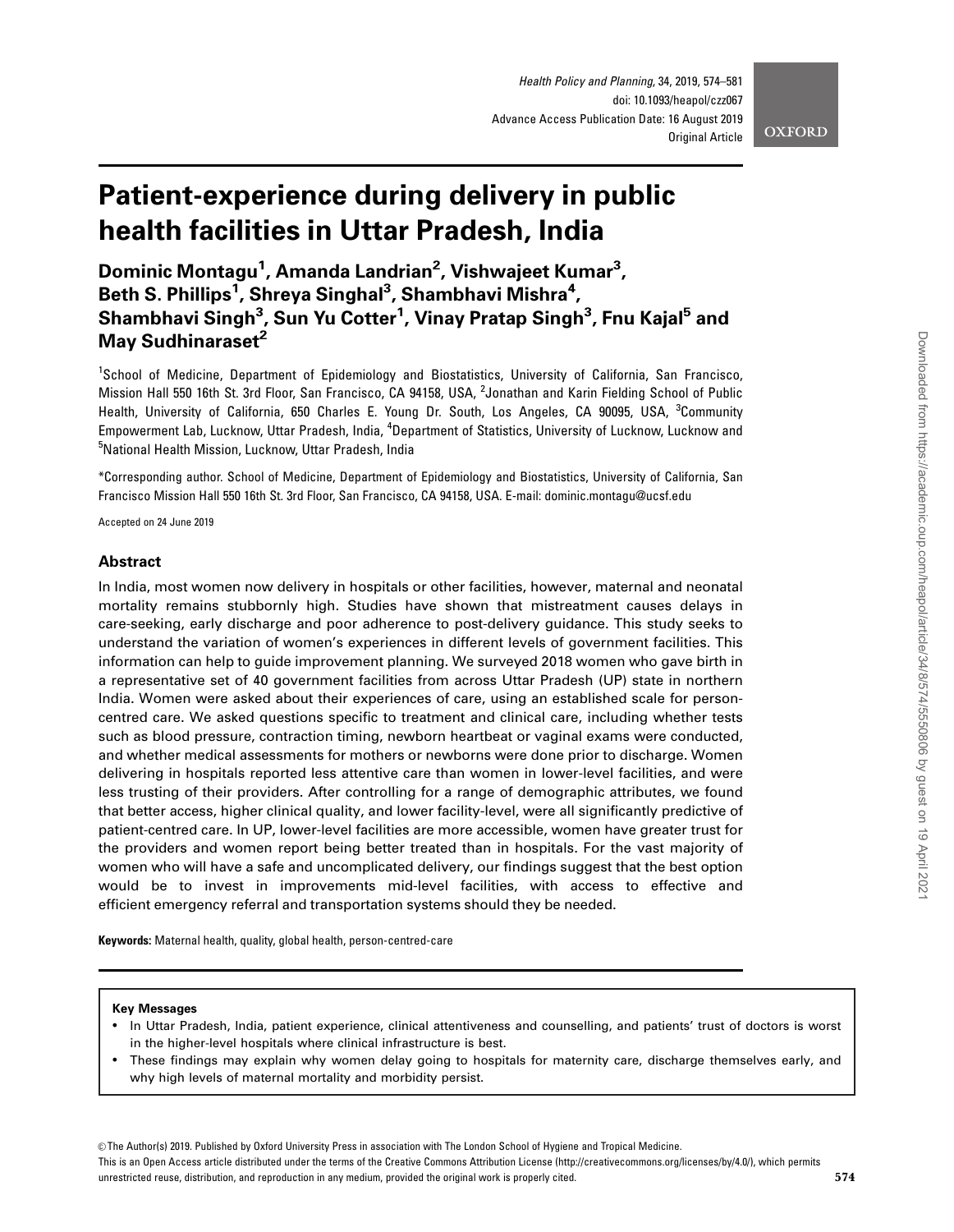## **Background**

In India, over 90% of women become mothers in their lifetime ([Hulton](#page-6-0) et al., 2007). Giving birth carries risks, but these risks are mitigated by early presentation for care, attendance by a skilled birth attendant, access to clinical services and the availability of a functioning health referral system to reach emergency services when necessary [\(Gabrysch](#page-6-0) et al., 2012). All of these risk mitigators are most likely present in a healthcare facility—a clinic or hospital—and so the priority across India, and globally, for the past 50 years has been to move labour and delivery from homes to facilities whenever possible [\(Campbell and Graham, 2006](#page-6-0)).

This shift from home delivery to facility-based deliveries has happened in India exceptionally quickly over the past decade, spurred by a well-funded and well-publicized national conditionalcash-transfer programme named Janani Suraksha Yojana (JSY). JSY has led to a rapid and widespread increase in facility-based deliv-eries, from 18% in 2008, to >80% 10 years later [\(Anand](#page-6-0) et al., [2016;](#page-6-0) [Montagu](#page-7-0) et al., 2017; Salve et al.[, 2017](#page-7-0)). While it has risen quite a bit, the rate is lower in the northern state of Uttar Pradesh (UP) than in the rest of India overall: in UP, only 68% of women give birth in a hospital or clinic, and the state has a maternal mortality rate of 285 deaths per 100 000 live births, 1.7 times higher than that of India as a whole (NFHS-4 2015/6, 2016). UP is the most populous state in India, underscoring the importance of better understanding drivers of poor outcomes there.

Past studies have shown that women delay seeking care from facilities because they fear mistreatment or poor quality of care from healthcare providers and staff (Kruk et al.[, 2009](#page-6-0), [2010\)](#page-6-0). Recent studies of both public and private hospitals and clinics in UP have shown that quality across many domains—safety, patient-centredness, equity, accessibility, efficiency, effectiveness, to list just a few-is often low [\(Sharma](#page-7-0) et al., 2017). Quality in government facilities is of particular concern, especially in UP as the majority of deliveries take place in government facilities ([National Family](#page-7-0) [Health Survey, 2014\)](#page-7-0).

In collaboration with the National Health Mission of UP, we examined women's experiences in these facilities. Research from other countries has shown that higher-level facilities—referral and specialty hospitals—provide better clinical care but worse patientcentred care than lower-level facilities (Sjetne et al.[, 2007;](#page-7-0) [McFarland](#page-7-0) et al., 2017). This study seeks to expand our understanding of these issues in India, and to describe the patient experience for women who deliver in government health facilities in UP.

Both Community Health Centre/ First Referral Unit (CHC/FRU) and District Women's Hospitals (DWHs) should be staffed with at least one Ob/Gyn and be capable of providing round-the-clock emergency obstetrics and newborn care (EmONC), although in practice in UP this is not always the case at the CHC/FRU level ([Chokshi](#page-6-0) et al., 2016; [Sharma](#page-7-0) et al., 2017). Little is known about patient experience across different levels of care. While studies have shown better quality of care in higher-level facilities, this has not been found in UP (Kruk et al.[, 2009](#page-6-0); [Sharma](#page-7-0) et al., 2017). Following national guidelines, confirmed by observation, higherlevel facilities in UP are better equipped than lower-level Primary Health Centres (PHCs) and CHC ([Ministry of Health](#page-7-0) & [Family](#page-7-0) [Welfare, 2016](#page-7-0)). Internationally, better infrastructure is associated, poorly but positively, with better clinical care (Leslie et al.[, 2017](#page-7-0)). It is possible that in UP, as elsewhere, patient experience may suffer in higher-level facilities which document high client volumes, staff shortages and overburdened health systems (Young *et al.*[, 2000](#page-7-0)). We hypothesize that while clinical quality may be higher in district

hospitals (high-level facilities), they will also report the lowest levels of the patient experience.

We examine surveys across UP as part of a larger study looking at facility characteristics associated with better and worse maternity patient care experiences. Past studies in UP and elsewhere in India have identified women's preferences for perceived higher clinical competence when seeking a facility, and also the importance of treatment and respect ([Bhattacharyya](#page-6-0) et al., 2016, [2018](#page-6-0); [Sharma](#page-7-0) et al.[, 2017](#page-7-0)). Given variations in these attributes by facility type and size, we are particularly interested in the quality of care across and how it may differ by facility-level as well during points of time in the process of accessing a facility, during labour and delivery, and postpartum.

# Methods

## Context

The sample frame for our study was drawn from nearly 750 public hospitals and clinics across UP, a state in northern India. Ten facilities from each of the state's 75 districts were selected to include all large and high-volume facilities. We first identified all CHC/FRUs and all hospitals in each district, and all other 'high-volume' facilities, reporting delivery volumes >200/month during the quarter prior to selection; the criteria to be defined as high volume according to past studies in the state [\(Sharma](#page-7-0) et al., 2017). All remaining facilities in the district were randomly selected to make a total of 10 per state. These 750 facilities were surveyed by the National Health Mission for basic data on infrastructure, service volumes and staffing. In total, 727 responded and were used as the frame for our sample. We followed Nesbit et al.'s (2013) methodology to sum maternal health service indicators to an overall 'maternal health service performance' scores for each facility and then ranked facilities according to this score. Next, we stratified by geography and facility type and based on this purposefully selected a geographically and quality representative set of 40 facilities from 20 districts for indepth study (see [Figure 1](#page-2-0)) [\(Palinkas](#page-7-0) et al., 2015).

Our research included patients from facilities at all four levels of the UP system: 4 PHC, 10 CHC, 12 CHC/FRU and 14 DWHs. PHCs are the lowest level of in-patient care infrastructure, often situated in rural communities and are designed to serve populations of 20 000–30 000. PHCs were not initially intended to provide delivery services; however, this changed and in  $2013$  a national NMCH+A policy initiated support for an expansion of trained birth attendants at PCHs [A Strategic Approach to Reproductive, Maternal, Newborn[,](#page-6-0) Child and Adolescent Health (RMNCH+A) in India, [2013\]](#page-6-0). From PHCs, delivery patients are referred to CHCs, if complications arise, then from CHCs to CHC/FRUs, and if needed from there to DWHs [\(Chokshi](#page-6-0) et al., 2016).

## Delivery patient surveys

The delivery patient survey was administered to approximately 50 patients per study site ( $n = 2018$ ). The survey was conducted from August 2017 through October 2017 and contained questions related to patient's demographics, antenatal care, labour and delivery services and outcomes, and her self-reported person-centred maternity care (PCMC) experience. Questions asked about access (why this facility, how did you get here, who decided), care upon arrival (reception, politeness, examinations), during labour and delivery (clinical care, information given, timeliness, management of any complications), as well as social support and costs. The patient's experience with PCMC was assessed using a validated PCMC scale for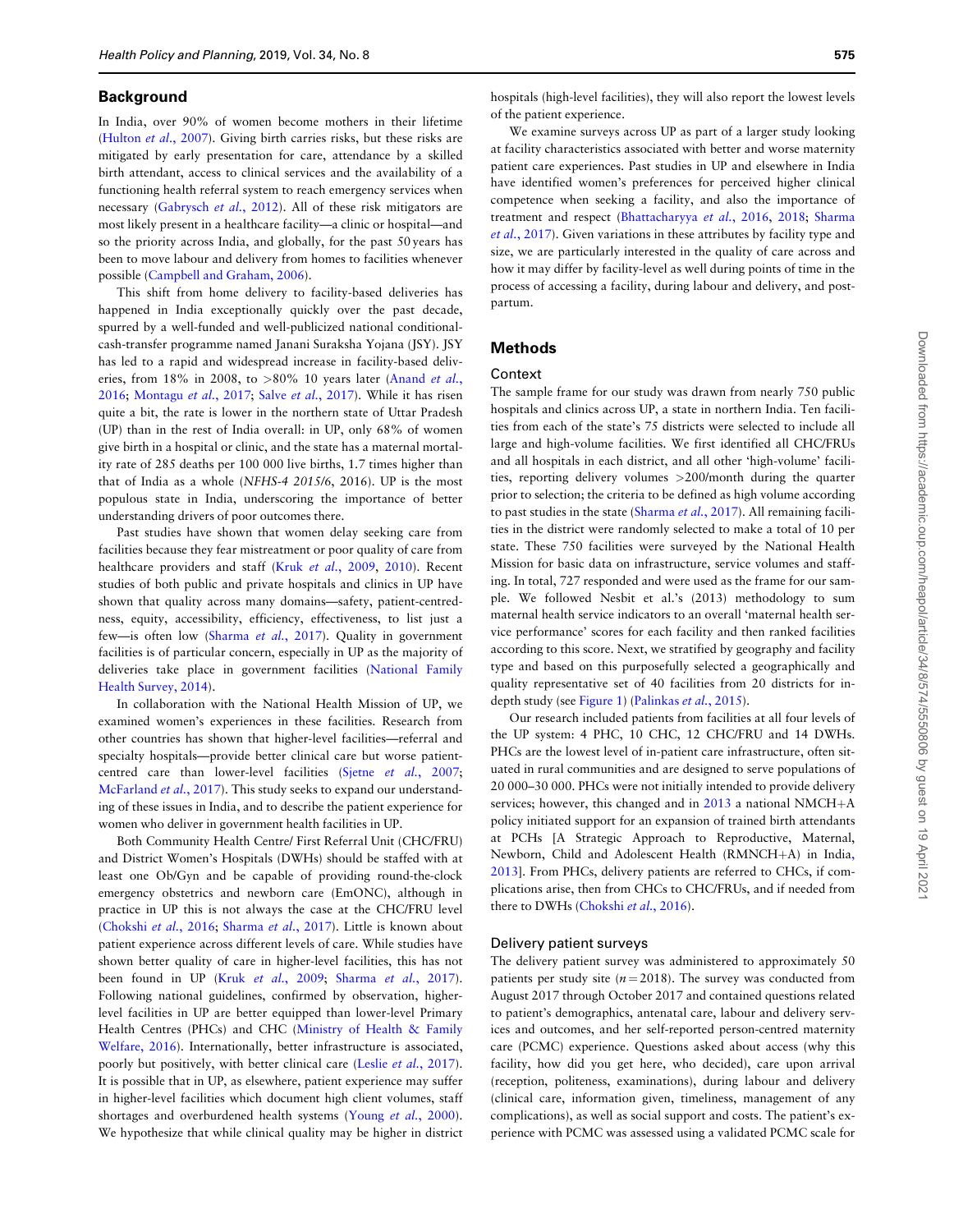<span id="page-2-0"></span>

Map based on Longitude and Latitude. Color shows details about Facility Type 2017 (group)

**Figure 1** Map of study sites in Uttar Pradesh, India ( $n = 40$ ).

India which includes subscales for dignity and respect, communica-tion and autonomy, and supportive care (Afulani et al[., 2018](#page-6-0)). Eligible women (adults 18 years of age and over whom had delivered within 48 h preceding survey at a study facility) were identified by data collectors based on information from facility staff, and subsequently recruited to participate in the survey. Recruitment and consent occurred at the post-natal ward; after confirming eligibility, women were told about the study goals and invited to participate. In most facilities, all eligible women were approached during daytime hours ( $\sim$ 7 am to 7 pm). Security concerns prevented researchers from staying in or travelling to facilities after dark. Women who delivered at night were approached in the morning if still in the facility. In high-volume facilities, women were approached randomly according to presentation after the completion of another interview. Respondents could choose their preference to continue with the interview in a private space at the facility or at their bed. Nearly all women preferred to be interviewed at the post-natal ward at their patient bed. All interviews were conducted in Hindi and took 45 min to complete on average. All women were interviewed only with a family member or other support person present as per the study protocols. About 2040 women were consented, 21 identified as ineligible after consenting, and 1 subject withdrew for other reasons. Within each facility, interviews continued until 50 were completed.

Interviewers were hired and trained by the local partner research institute. All had with prior health research experience in Uttar Pradesh. They participated in a week-long training on survey techniques, the delivery and provider surveys, participant recruitment methods and public health research ethics. From August to November 2017, two male interviewers conducted all the providers surveys ( $n = 250$ ) while 20 female interviewers administered the delivery surveys ( $n = 2018$ ). After receiving additional training on the qualitative interview guides and qualitative research practice, a subset of six survey interviewers conducted the qualitative interviews  $(n = 50)$  from November 2017 to February 2018.

## Measures

We divided facilities into 'lower-level' and 'higher-level' based on their nominal capacity to provide basic emergency obstetric care or

emergency obstetric care (EmOC) according to government guidelines ([Bhattacharyya](#page-6-0) et al., 2016, [2018](#page-6-0); [Sharma](#page-7-0) et al., 2017). In UP, some facilities function at a different level from their formal classification, but we have retained the government ranking to assure objectivity in our categorization. All PHCs and CHCs were classified as 'lower-level', while FRU-CHCs and DWHs were classified as 'higher-level'.

Respondent's wealth quintiles were calculated using the EquityTool methodology of household asset ownership categorization, based on asset ownership derived state-level quintiles created from the National Family Household Survey [\(National Family](#page-7-0) [Health Survey, 2014\)](#page-7-0). A binary variable was then created to capture whether the respondent's wealth fell within the bottom 40% (i.e. the lowest two wealth quintiles).

While it is clear that patient-centred measures of care do not specifically assess clinical quality, they are inextricably linked. Our survey included several questions on the process of seeking and receiving care which reflect aspects of clinical management but are not part of the [Afulani](#page-6-0) PCMC Scale (Afulani et al., 2018). Accessibility of services, attentiveness of care at the time of facility arrival, during labour and delivery, and after delivery, along with the receipt of counselling before discharge, are all important measures of service management that focus on clinical staff practices rather than patient respect or patient-centred care experiences as incorporated into the PCMC Scale. Patients were considered to have experienced low transportation barriers in accessing care if they reported that their transportation to the health facility was short in time, easy to access and affordable.

# Clinical care

In addition to transportation barriers (Accessing Care), we assessed the clinical quality of care at three points in time: upon arrival at a facility (Care Upon Arrival); during labour and delivery (Care During Delivery); and post-partum (Care After Delivery). Care upon arrival to the facility was assessed by asking women if a health provider checked their blood pressure, checked their pulse, timed their contractions, listened to the baby's heartbeat and performed a vaginal examination. Cut offs for quality were determined based on the distribution of health-checks received across the sample, creating a criteria to differentiate better and less-good care, providing differentiation of patient recall of clinical care rather than a validated measure of objective clinical quality. Women who received at least three of these health checks were considered to have received good attention upon arrival to the facility. Women were considered to have received good care during labour and delivery if they received at least three of the same health checks and if they endorsed that a clinical staff member (doctor, nurse and/or midwife) attended the delivery, that the baby was put on their chest or abdomen immediately after delivery, and that a health provider checked on the health of them and their baby immediately after delivery. To assess the quality of care received after delivery, women were asked if a health provider checked their blood pressure, checked their pulse, examined their abdomen, examined their perineum, checked their pad for bleeding, examined the baby, checked to ensure breastfeeding was going well and asked if urine and stool were being easily passed. Women who reported receiving at least four health checks, and who also reported being visited by a health provider after being moved to the general ward, were considered to have received good care after delivery. Women were also asked if they received counselling on breastfeeding at any point after delivery but before being discharged, which was included as an additional variable for assessing postpartum care.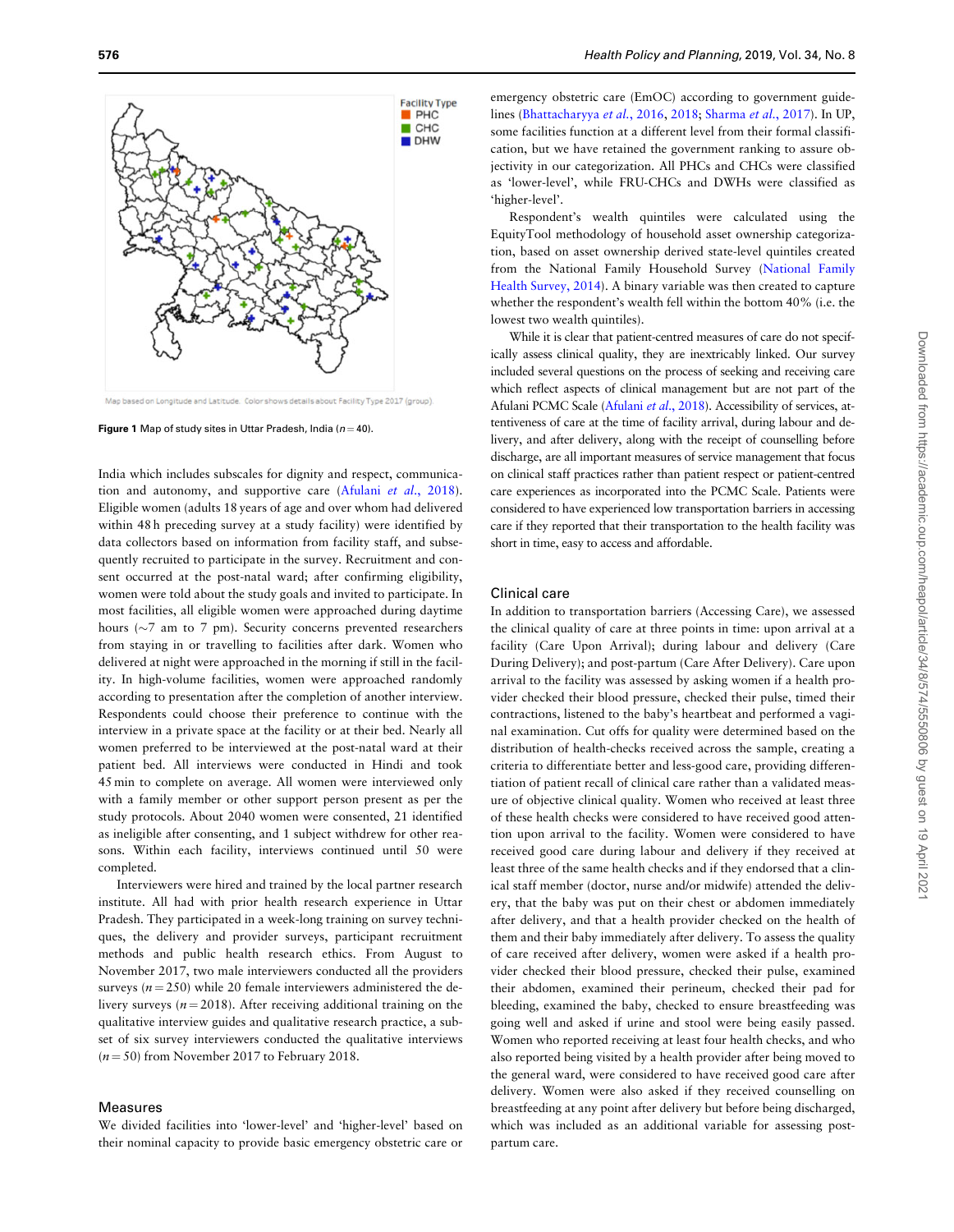#### Analyses

Data were analysed using descriptive, bivariate and multivariate statistics, without additional cluster analysis. Pearson's chi-square tests were used to examine differences in patient demographic characteristics and patient-reported quality of care indicators by facility-level. Bivariate logistic regression was used to examine facility-level as a predictor of patient-reported quality of care indicators. Multiple linear regression was used to examine the patient-reported quality of care indicators and facility-level as predictors of PCMC scores. All analyses were completed in StataSE version 15.1 [\(StataCorp, 2017\)](#page-7-0).

Ethical clearance for this research was provided by the ethics review boards of the authors' institutions.

## **Results**

## Patience demographic characteristics

Most women who give birth in UP do so in a facility, and of those, most deliver in a government facility. In our study, the religious and caste divisions were closely representative of the state of UP, with Hindu and Muslims making up 83% and 17% of the sample (compared with 79.7% and 19.3% for the state), and Scheduled or Other Backward Castes making up 28% and 55% of the sample (compared with 20.5% and 40% for the state) [\(National Family Health](#page-7-0) [Survey, 2014.](#page-7-0)).

Patient demographic characteristics, stratified by facility-level of care, are shown in [Table 1](#page-4-0). Most women surveyed were between 20 and 29 years old, married, unemployed outside the home, and having their first or second child. Women in higher-level facilities were more likely to be having their first child than those in lower-level facilities ( $P < 0.001$ ), with 43% of deliveries in District Hospitals to nulliparous women compared between 29% and 32% in all other facilities. Women in PHCs were more likely (65.8%) to have only primary school education or less than women in CHCs (49.6%), CHC/FRUs (48.4%) or DWHs (37.4%) ( $P < 0.001$ ). Women who gave birth in hospitals were wealthier than those who delivered in lower-level facilities.

The same women were also asked about services and treatment received as part of exit-interviews ([Table 2\)](#page-5-0). Counselling for breastfeeding was reported more than two-thirds of the time in all facility types, but less in hospitals than in PHCs, CHCs or FRU-CHCs. For all of the tracked quality-indicators, patients reported worse care in hospitals than in other settings  $(P < 0.001)$ . Women delivering in DWHs were more likely to report significant challenges in transportation to their place of delivery than women in lower-level facilities. Better post-partum care was reported by women who delivered in PHCs than in the three higher levels of the facility ( $P < 0.001$ ).

## Women's experiences of care, by facility-level

[Figure 2](#page-5-0) shows our application of a validated scale for personcentred maternal care to all 2018 patient exit surveys. Bivariate analysis of facility type against facility-average PCMC score shows that higher-level facilities provide a worse patient experience for women. Higher-level facilities scored, on average, 15% lower on the PCMC scale than lower-level facilities.

Bivariate logistic regression analysis confirmed this result and showed that client assessment of the attentiveness of care across the continuum of care decrease as the level of care in which clients deliver increases [\(Table 3](#page-5-0)).

Women delivering in hospitals are also less likely to report trusting their provider, and women in all higher-level facilities are more likely to report experiencing verbal abuse during their delivery than women in lower-level facilities [\(Figure 3A and B\)](#page-6-0).

#### Clinical care and patient-centred care

We conducted multiple linear regression on six models with aspects of patient-reported clinical care and facility-level as predictors of PCMC score [\(Table 4](#page-6-0)). After controlling for age, education, caste, urban/rural residence, wealth and parity, we found ease of access to care, quality of clinical care at arrival, during delivery and after delivery, and facility-level, respectively, to be significantly predictive of PCMC score at a significance of less than  $P < 0.001$  (Models 1–5). In Model 6, which examines the continuum of care by adding all variables to a single model, we found that quality of clinical care upon arrival, during delivery and after delivery was positively predictive of higher PCMC scores at a significance of  $P < 0.001$ . We also found higher facility-level to be negatively predictive of PCMC score ( $P < 0.001$ ). This was true after adjusting for age, education, caste, urban/rural residence, wealth and parity. Ease of access to care was no longer significantly predictive of PCMC scores in the full model.

# **Discussion**

The limited capacity to manage complications in lower-level PHCs and CHCs is intentional—these facilities are not required by the Federal Ministry of Health or the state's Department of Health to provide blood transfusions, caesarean sections and other emergency obstetric services (EmOC): higher-level facilities are better equipped, better staffed and intended to be able to provide more comprehensive care ([National Health Systems Resource Center, 2017](#page-7-0)). Referral systems should transport those who need emergency care to the appropriate FRU-CHC or DWH. Transportation networks in UP including innovative public–private ambulance services are, as in many parts of India, a visible success (Singh et al.[, 2016,](#page-7-0) [2018\)](#page-7-0).

Transportation alone cannot make up for overall health system challenges, however. Our study has found that aspects of care involving attentiveness and attendance to clients are not aligned with this scale of better quality in higher-level centres. In multiple models, we found that clinical experiences—attention, care and counselling—were strongly and positively correlated with higher levels of patient-centred care, regardless of facility type. This confirms findings from other studies, and may indicate, among other things, the likelihood of a recall bias associated with good clinical outcomes (having a healthy baby).

Our study shows the limits of this association, in finding that higher-level facilities provider a worse experience for women, scoring lower on person-centred care even after adjusting for clinical care. One hypothesis is that this could be the result of expectation bias: we know poorer and less educated women are more likely to deliver in lower-level sites. Their greater satisfaction may be the result, not of better person-centred care, but of lower expectations which are therefore easier to meet by facility staff. Our analysis shows this to be unlikely. While there are differences in the demographic characteristics of women across facility types, with wealthier, more urban and lower parity women more likely to deliver in higher-level facilities and poorer, rural, multiparous women more likely to deliver in lower-level facilities, the relationship between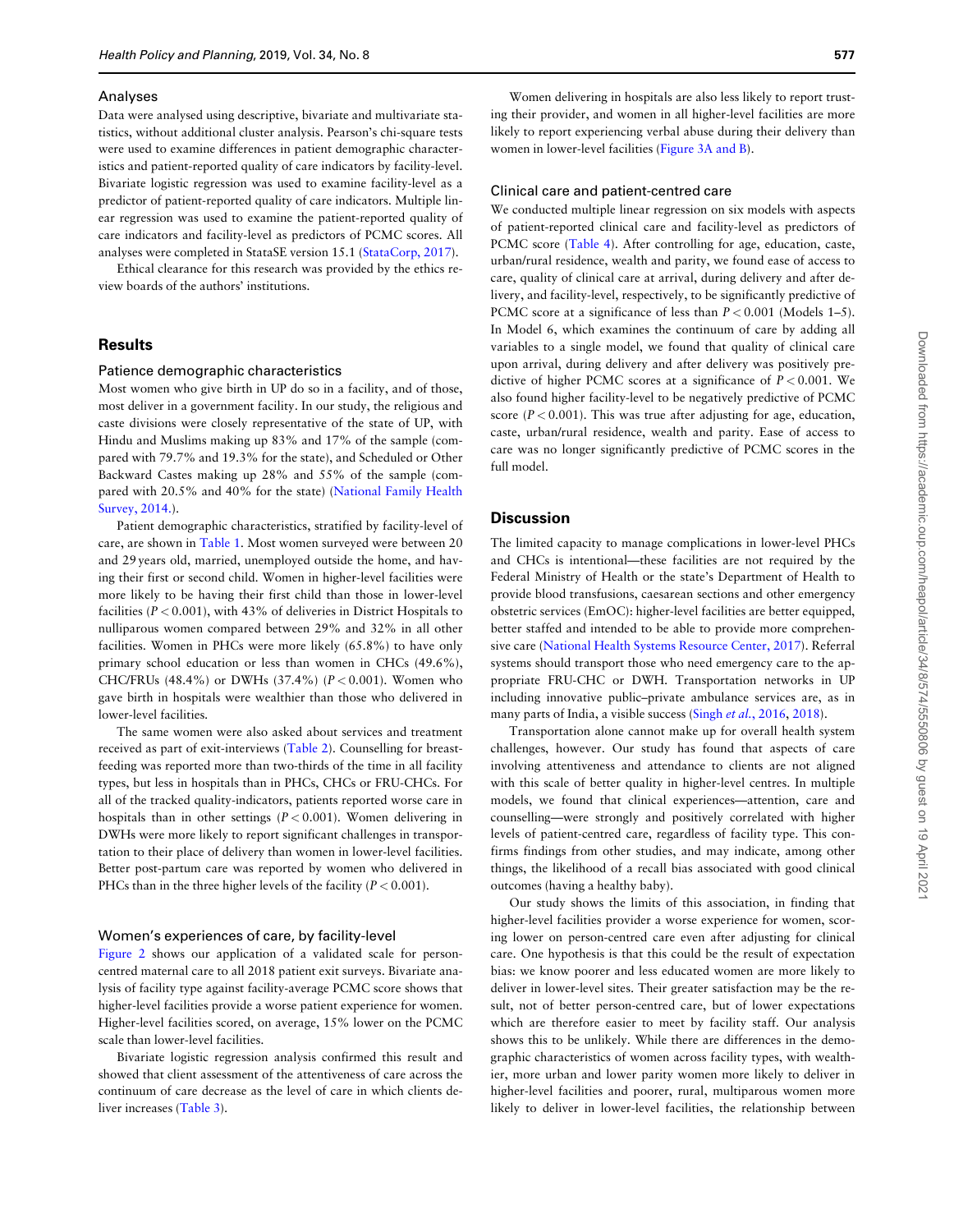<span id="page-4-0"></span>

|  |  |  | Table 1 Patient demographic characteristics by facility-level, $N = 2018$ . |  |  |  |
|--|--|--|-----------------------------------------------------------------------------|--|--|--|
|--|--|--|-----------------------------------------------------------------------------|--|--|--|

| Characteristic                    | Level of care   |                 |                   |                 |         |
|-----------------------------------|-----------------|-----------------|-------------------|-----------------|---------|
|                                   | PHC $(n = 202)$ | CHC $(n = 504)$ | FRU-CHC $(n=609)$ | DWH $(n = 703)$ |         |
| Age (years), %                    |                 |                 |                   |                 | < 0.001 |
| $15 - 19$                         | 44.1            | 47.0            | 44.5              | 55.9            |         |
| $20 - 29$                         | 44.6            | 45.6            | 44.0              | 38.7            |         |
| $30 - 48$                         | 11.4            | 7.3             | 11.5              | 5.4             |         |
| Marital status, %                 |                 |                 |                   |                 | 0.70    |
| Married                           | 99.5            | 99.8            | 99.8              | 99.7            |         |
| Separated                         | 0.5             | 0.0             | 0.2               | 0.1             |         |
| Widowed                           | 0.0             | 0.2             | 0.0               | 0.1             |         |
| Education, %                      |                 |                 |                   |                 | < 0.001 |
| Primary or less                   | 65.8            | 49.6            | 48.4              | 37.4            |         |
| Post-primary/Vocational/Secondary | 30.7            | 37.5            | 41.2              | 46.4            |         |
| College or higher                 | 3.5             | 12.9            | 10.3              | 16.2            |         |
| Employment status, %              |                 |                 |                   |                 | 0.16    |
| Unemployed                        | 96.0            | 95.4            | 92.8              | 94.6            |         |
| Employed                          | 4.0             | 4.6             | 7.2               | 5.4             |         |
| Occupation, %                     |                 |                 |                   |                 | < 0.001 |
| Agricultural labor                | 3.0             | 2.8             | 3.0               | 0.3             |         |
| Casual labor                      | 0.5             | 0.8             | 3.1               | $2.0\,$         |         |
| Salaried worker                   | 0.0             | 0.6             | 0.5               | 1.7             |         |
| Self-employed in petty trade      | 0.5             | 0.4             | 0.7               | 1.4             |         |
| Unemployed/Homemaker              | 96.0            | 95.4            | 92.8              | 94.6            |         |
| Residence, %                      |                 |                 |                   |                 | < 0.001 |
| Urban                             | 100.00          | 96.2            | 92.9              | 67.1            |         |
| Rural                             | 0.0             | 3.8             | 7.1               | 32.9            |         |
| Religion, %                       |                 |                 |                   |                 | 0.02    |
| Hindu                             | 81.7            | 79.2            | 86.0              | 83.5            |         |
| Muslim                            | 18.3            | 20.8            | 14.0              | 16.2            |         |
| Other                             | 0.0             | 0.0             | 0.0               | 0.3             |         |
| Bottom 40% in wealth, %           |                 |                 |                   |                 | < 0.001 |
| Yes                               | 52.0            | 42.5            | 45.7              | 30.0            |         |
| N <sub>o</sub>                    | 48/0            | 57.5            | 54.4              | 70.0            |         |
| Caste, %                          |                 |                 |                   |                 | < 0.001 |
| General                           | 18.8            | 15.3            | 10.7              | 21.6            |         |
| Other backward class              | 55.9            | 56.9            | 56.8              | 52.1            |         |
| Scheduled caste or tribe          | 25.3            | 27.8            | 32.5              | 26.3            |         |
| Parity, %                         |                 |                 |                   |                 | < 0.001 |
| $\mathbf{1}$                      | 29.2            | 29.6            | 32.0              | 43.1            |         |
| $\overline{2}$                    | 27.7            | 32.5            | 29.6              | 29.7            |         |
| $\overline{3}$                    | 18.8            | 21.2            | 20.0              | 17.9            |         |
| 4 or more                         | 24.3            | 16.7            | 18.4              | 9.3             |         |

Percentages may not add to 100 due to rounding.

<sup>a</sup>P-values shown are for Pearson's chi-square tests.

clinical care and patient-centred care remained strong in all of our models after adjusting for these factors.

Other underlying factors, such as relative crowding, provider stress or workload and lack of personal connections due to volume, may all contribute to the differential experiences in facilities of different levels.

Our study has a number of limitations. We use cross-sectional data, which allow us to understand associations but not causal links. Our frame is based on self-reported data from facilities collected by the National Health Mission, and so may be unreliable which would affect our selection of facilities. Past studies have highlighted recall biases specifically for delivery experiences. Interviews close to the time of delivery may lead to a positive bias as women focus on the success of delivery and their newborn son [\(Gibbins and Thomson,](#page-6-0) [2001;](#page-6-0) Sando et al.[, 2017\)](#page-7-0). Interviews conducted at the facilities, as ours were, are also open to bias as women may be unwilling to be critical of the providers who are nearby, or the facility in which they still reside [\(Freedman and Kruk, 2014;](#page-6-0) [Abuya](#page-6-0) et al., 2018).

# **Conclusions**

Our study found that higher-level facilities in UP provide worse patient-centred treatment than lower-level facilities. There is a linear relationship between facility-level and worse patient-centred care and this same relationship can be seen in patient reporting on care and attention throughout the continuum of care, from arrival and admission, to labour and delivery, and post-delivery care.

Influential thinking about how best to assure quality maternity services has highlighted client preferences for clinically advanced tertiary facilities, and the efficiency gains possible by investing in a smaller number of well-used facilities rather than a large number of staffed clinics with few clients (Kruk et al.[, 2018\)](#page-6-0). This argument is based in large part upon documented experiences—preferences and positive outcomes—for maternal health 'bypassing' in East African (Kruk et al.[, 2009](#page-6-0)). Our findings in UP imply that a similar strategy may not be appropriate for Northern India.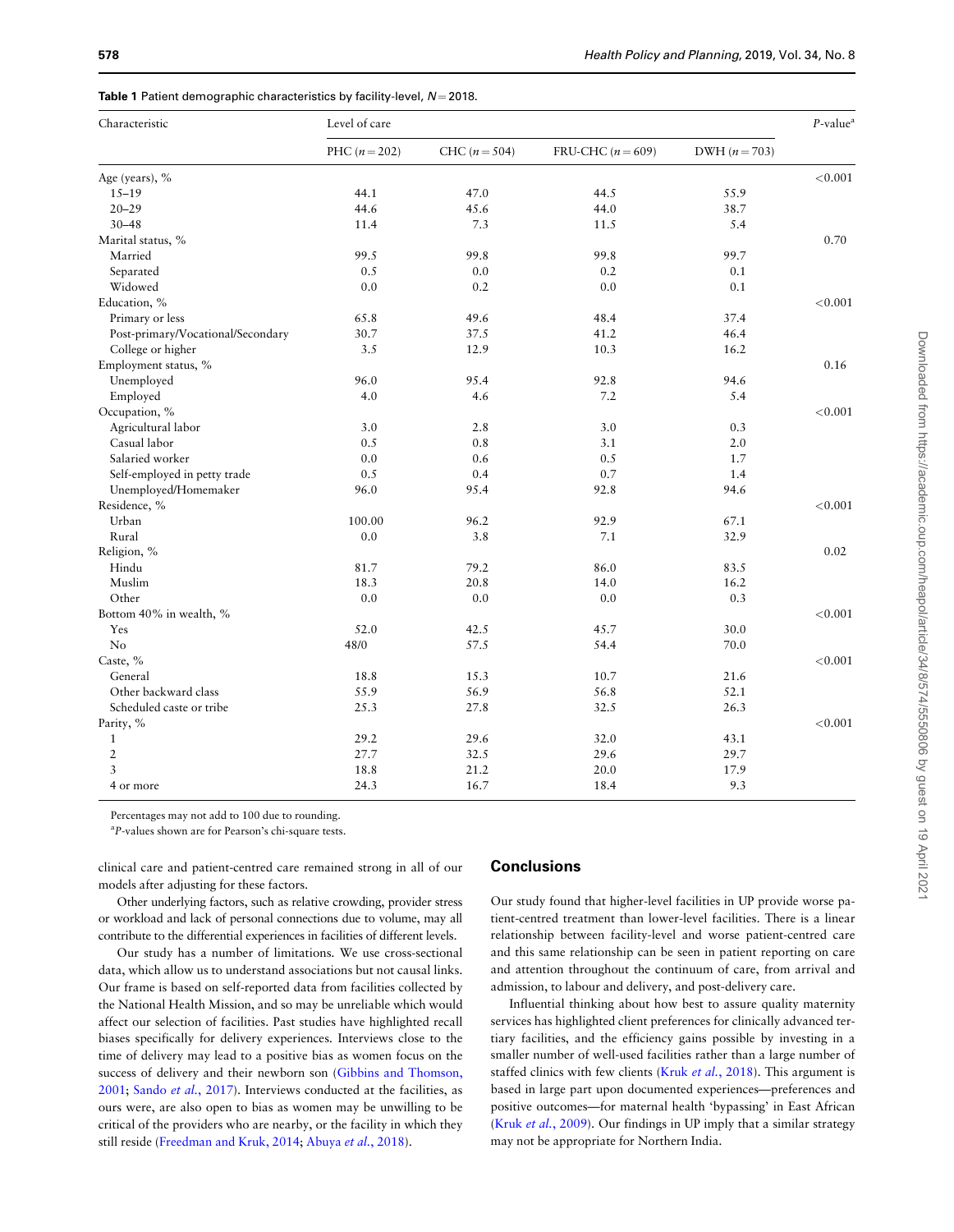<span id="page-5-0"></span>

| Table 2 Patient-reported quality of care indicators by facility-level, $N = 2018$ . |  |  |
|-------------------------------------------------------------------------------------|--|--|
|-------------------------------------------------------------------------------------|--|--|

| Characteristic                                      | PHC $(n = 202)$ | CHC $(n = 504)$ | FRU-CHC $(n=609)$ | DWH $(n = 703)$ | $P$ -value <sup>a</sup> |
|-----------------------------------------------------|-----------------|-----------------|-------------------|-----------------|-------------------------|
| Experienced low transportation barriers, %          |                 |                 |                   |                 | < 0.001                 |
| Yes                                                 | 38.8            | 48.9            | 39.9              | 17.1            |                         |
| N <sub>o</sub>                                      | 61.2            | 51.1            | 60.1              | 82.9            |                         |
| Received good attention upon arrival to facility, % |                 |                 |                   |                 | < 0.001                 |
| Yes                                                 | 37.6            | 30.4            | 38.1              | 12.5            |                         |
| No                                                  | 62.4            | 69.6            | 61.9              | 87.5            |                         |
| Received good care during labour and delivery, %    |                 |                 |                   |                 | < 0.001                 |
| Yes                                                 | 33.2            | 12.3            | 26.8              | 5.8             |                         |
| No                                                  | 66.8            | 87.7            | 73.2              | 94.2            |                         |
| Received good care after labour and delivery, %     |                 |                 |                   |                 | < 0.001                 |
| Yes                                                 | 25.3            | 5.2             | 10.2              | 1.6             |                         |
| No                                                  | 74.8            | 94.8            | 89.8              | 98.4            |                         |
| Received counselling on breastfeeding, %            |                 |                 |                   |                 | < 0.001                 |
| Yes                                                 | 80.5            | 78.9            | 78.6              | 67.7            |                         |
| No                                                  | 19.5            | 21.1            | 21.4              | 32.3            |                         |

Percentages may not add to 100 due to rounding.

<sup>a</sup>P-values shown are for Pearson's chi-square tests.



Figure 2 Average patient-centred care score, by facility-level with linear trendline.

Table 3 Bivariate logistic regression examining differences in clinical care received by facility-level

|            | Received good<br>attention upon<br>arrival to facility<br>OR (95% CL) | Received good<br>care during labour<br>and delivery OR<br>$(95\%$ CL) | Received good<br>care after delivery<br>OR (95% CL) |
|------------|-----------------------------------------------------------------------|-----------------------------------------------------------------------|-----------------------------------------------------|
|            | Facility-level (referent: PHC)                                        |                                                                       |                                                     |
| CHC        | $0.72(0.51 - 1.02)$                                                   |                                                                       | $0.28(0.19-0.42)$ *** $0.16(0.10-0.27)$ ***         |
|            | FRU-CHC 1.02 (0.73-1.42)                                              | $0.74(0.52 - 1.04)$                                                   | $0.34(0.22 - 0.51)$ ***                             |
| <b>DWH</b> | $0.23(0.17-0.34)$ ***                                                 |                                                                       | $0.12(0.08-0.19)$ *** $0.05(0.02-0.09)$ ***         |

\*P < 0.05; \*\*P < 0.01; \*\*\*P < 0.001.

In UP, lower-level facilities are more accessible, women have greater trust for the providers and women report being better treated than in hospitals. For the vast majority of women who will have a safe and uncomplicated delivery, our findings suggest that the best option would be to deliver in a lower-level centre with access to effective and efficient emergency referral; or better yet to deliver in a mid-level facility where patient treatment is better and EmOC services already exist. Active quality improvement efforts in UP being led by the Technical Support Unit/iHAT in conjunction with the National Health Mission have expanded in recent years to simultaneously address lower and higher-level facilities, and the refer-ral systems that link them ([Sridharan](#page-7-0) et al., 2017). At the same time, other recent intervention initiatives in UP have shown that client-experiences and services processes in lower and mid-level facilities can be improved [\(Semrau](#page-7-0) et al., 2017; [Phillips](#page-7-0) et al., [2018](#page-7-0)).

In this context, our findings thus suggest that quality improvement efforts in India prioritize investments in CHCs and CHC/FRUs as a way to build on the comparatively better patient experience in these facilities and also assure clinical quality. Within hospitals and FRUs, attention is needed to address poor patient-centred care. Investments in management systems and staff in these facilities are likely to be more beneficial than the introduction of new equipment.

Person-centred care is a key component of overall maternal health quality. The experiences of women during labour and delivery influence their adherence to medical advice post-partum, their care seeking after discharge, and quite probably the attitudes of themselves and their family members and friends towards future delivery and ANC services. Good clinical services must be paired with good person-centred care, and balancing the attention to each aspect of care will be important for future quality improvement efforts in India.

Ethical approval: Ethical approvals were received from the UCSF Internal Review Board, and the CEL Institutional Ethics Committee.

# Acknowledgements

We acknowledge the support from data collectors and collaborators at the India National Mission, Uttar Pradesh, and the India Office of the Bill and Melinda Gates Foundation. Funding for this study was received from the Bill and Melinda Gates Foundation.

Conflict of interest statement. None declared.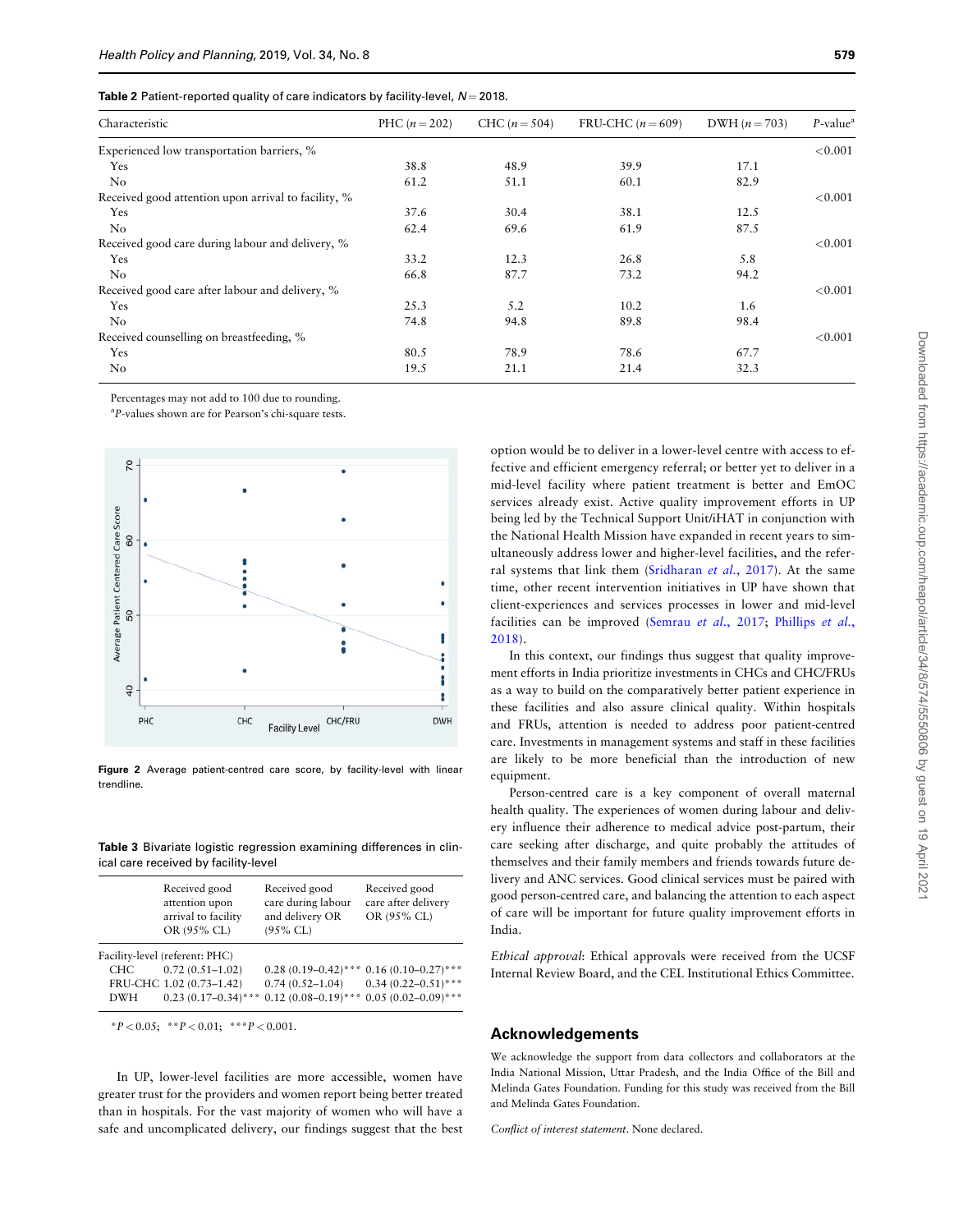<span id="page-6-0"></span>

Figure 3 Patient reporting on (A) trusting their provider and (B) experiences with verbal abuse, by facility type.

Table 4 Multiple linear regression examining clinical care as a predictor of patient-centred maternity care scores

| Variables                                                            | PCMC score coeff. (95% CI)   |
|----------------------------------------------------------------------|------------------------------|
| Model 1: Accessing care                                              |                              |
| Experienced low transportation barriers<br>in accessing care         | $3.21 (2.23, 4.21)$ ***      |
| Constant                                                             | 50.64 (49.03, 52.25)***      |
| Model 2: Facility-level                                              |                              |
| PHC                                                                  | Ref                          |
| <b>CHC</b>                                                           | $-1.27(-2.90, 0.36)$         |
| <b>CHC-FRU</b>                                                       | $-3.75$ ( $-5.34$ , 2.15)*** |
| <b>DWH</b>                                                           | $-11.59(-13.24, -9.95)$ ***  |
| Constant                                                             | 52.89 (50.77, 55.01)***      |
| Model 3: Care upon arrival                                           |                              |
| Received good attention upon arrival to<br>facility                  | 7.40 (6.39, 8.40)***         |
| Constant                                                             | 49.50 (47.95, 51.05)***      |
| Model 4: Care during delivery                                        |                              |
| Received good care during labour and                                 | $10.08(8.89, 11.27)$ ***     |
| delivery                                                             |                              |
| Constant                                                             | 49.44 (47.91, 50.96)***      |
| Model 5: Care after delivery                                         |                              |
| Received good care after labour and                                  | 6.67 (4.89, 8.44)***         |
| delivery                                                             |                              |
| Received counselling on breastfeeding                                | 4.22 $(3.16, 5.29)$ ***      |
| Constant                                                             | 47.50 (45.72, 49.28)***      |
| Model 6: Examining continuum of maternal care at labour and delivery |                              |
| Experienced low transportation barriers                              | $0.90 (-0.00, 1.80)$         |
| Facility-level                                                       |                              |
| PHC                                                                  | Ref                          |
| <b>CHC</b>                                                           | $0.82 (-0.77, 2.40)$         |
| <b>FRU-CHC</b>                                                       | $-2.74(-4.27, 1.21)$ ***     |
| DWH                                                                  | $-7.79(-9.43, -6.16)$ ***    |
| Received good attention upon arival to                               | $2.58(1.51, 3.66)$ ***       |
| facility                                                             |                              |
| Received good care during labour and<br>delivery                     | 6.76 (5.46, 8.05)***         |
| Received good care after labour and<br>delivery                      | $1.84(0.15, 3.53)^*$         |
| Received counselling on breastfeeding                                | $2.34(1.37, 3.30)***$        |
| Constant                                                             | 47.55 (45.36, 49.73)***      |

All models control for patient's age, education, caste, place of residence, wealth and parity.

\*P < 0.05; \*\*P < 0.01; \*\*\*P < 0.001.

## References

- A Strategic Approach to Reproductive, Maternal, Newborn, Child and Adolescent Health (RMNCH+A) in India. 2013. Ministry of Health and Family Welfare, Govt of India, New Delhi. [www.nhm.gov.in/images/pdf/](http://www.nhm.gov.in/images/pdf/programmes/rmncha-strategy.pdf) [programmes/rmncha-strategy.pdf.](http://www.nhm.gov.in/images/pdf/programmes/rmncha-strategy.pdf)
- Abuya T, Sripad P, Ritter J, Ndwiga C, Warren CE. 2018. Measuring mistreatment of women throughout the birthing process: implications for quality of care assessments. Reproductive Health Matters 26: 48–61.
- Afulani PA, Diamond-Smith N, Phillips B, Singhal S, Sudhinaraset M. 2018. Validation of the person-centered maternity care scale in India. Reproductive Health 15: 147.
- Anand R, Singh R, Srivastava R. 2016. Impact of Janani Suraksha Yojana on institutional delivery rate, incidence of rupture uterus and feto-maternal outcome related to uterine rupture. International Journal of Reproduction, Contraception, Obstetrics and Gynecology 5: 2956–9.
- Bhattacharyya S, Srivastava A, Roy R, Avan BI. 2016. Factors influencing women's preference for health facility deliveries in Jharkhand state, India: a cross sectional analysis. BMC Pregnancy and Childbirth 16: 50.
- Bhattacharyya S, Srivastava A, Saxena M et al. 2018. Do women's perspectives of quality of care during childbirth match with those of providers? A qualitative study in Uttar Pradesh, India. Global Health Action 11: 1527971.
- Campbell OMR, Graham WJ. 2006. Strategies for reducing maternal mortality: getting on with what works. The Lancet 368: 1284–99.
- Chokshi M, Patil B, Khanna R et al. 2016. Health systems in India. Journal of Perinatology 36: S9–12.
- Freedman LP, Kruk ME. 2014. Disrespect and abuse of women in childbirth: challenging the global quality and accountability agendas. The Lancet 384: e42–4.
- Gabrysch S, Zanger P, Campbell O. 2012. Emergency obstetric care availability: a critical assessment of the current indicator: emergency obstetric care availability. Tropical Medicine & International Health 17: 2-8.
- Gibbins J, Thomson AM. 2001. Women's expectations and experiences of childbirth. Midwifery 17: 302–13.
- Hulton LA, Matthews Z, Stones RW. 2007. Applying a framework for assessing the quality of maternal health services in urban India. Social Science & Medicine 64: 2083–95.
- Kruk ME, Gage AD, Arsenault C et al. 2018. High-quality health systems in the Sustainable Development Goals era: time for a revolution. The Lancet Global Health 6: e1196–252.
- Kruk ME, Mbaruku G, McCord CW et al. 2009. Bypassing primary care facilities for childbirth: a population-based study in rural Tanzania. Health Policy and Planning 24: 279–88.
- Kruk ME, Paczkowski MM, Tegegn A et al. 2010. Women's preferences for obstetric care in rural Ethiopia: a population-based discrete choice experiment in a region with low rates of facility delivery. Journal of Epidemiology & Community Health 64: 984–8.